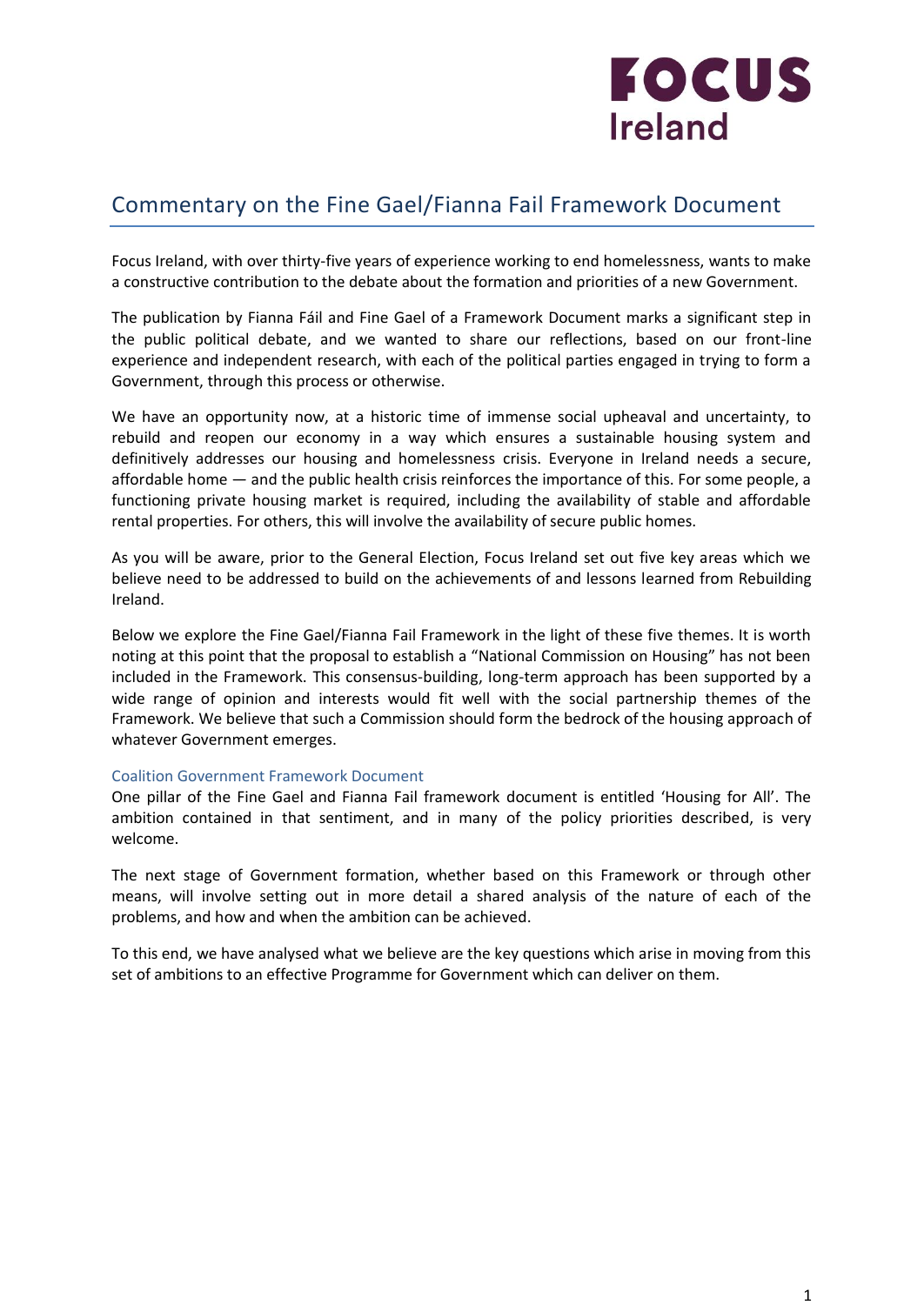# **FOCUS Ireland**

*(i) Prioritise the reduction of family homelessness, providing long-term secure accommodation for those in emergency accommodation and preventing new cases of homelessness.*

International evidence suggests that clear targets to end homelessness, or particular forms of homelessness, are an essential component of successful strategies.<sup>1</sup> Sometimes the early stages are expressed in terms of 'halving' the problem over first phase.

The formulation in the current Framework does not contain the clarity and ambition which will be essential to drive the necessary resources. Equally, a programme to tackle the scale of the challenge must include a shared understanding that families require secure, affordable long-term homes. Unfortunately, the phrase 'providing long-term secure accommodation' is ambiguous. It's important that 'long-term secure accommodation' for those in emergency accommodation does not mean Family Hubs, which should only be a very temporary measure. The only lasting solution to family homelessness is secure affordable homes.

Any programme for a new Government must contain an analysis and approach to the Housing Assistance Programme (HAP). HAP has been enormously important as an *immediate* response to the housing and homeless crisis (accounting for 65% of exits from homelessness), but is proving to be hugely expensive when relied on a longer-term measure, growing from €0.4m in 2014 to €276m in 2018, with expenditure for 2019 in the Revised Estimates for Public Services amounting to €423m. 20% of HAP expenditure is accounted for by Homeless HAP.<sup>2</sup> While providing a welcome exit from homelessness in the short-term, HAP does not increase the overall stock of social housing, nor is it a long-term alternative to secure public housing. It creates further pressure on the private rental market  $-$  the main driver of family homelessness  $-$  by decreasing the supply available to middle income tenants who do not qualify for HAP.

Many of the families experiencing homelessness are young, single-parent households. These families are some of the most socially and economically vulnerable and marginalised people in Ireland. Tackling social inequality for this group will require ambitious Government intervention and the starting point must be secure, long-term public homes.

A clear, coherent Strategy for Ending Family Homelessness is an important starting point. This will identify clear, agreed objectives, establish ongoing targets, and provide a mechanism for measuring success, failure, or areas in need of further attention.

Issues for consideration:

- Will a new coalition Government commit to ending family homelessness, including setting specific targets for a reduction in the number of families experiencing homelessness, and a maximum time which families can remain homeless without receiving an offer of housing?
- Will a new coalition Government commit to reducing reliance on HAP for families experiencing homelessness and shifting the policy response to the building more public homes?

<sup>1</sup> See for instance 'Ending Homelessness? The Contrasting Experiences of Denmark, Finland and Ireland' (2020), O'Sullivan et al, Policy Press.

<sup>2</sup> Housing Assistance Payment (2014 - 2019). Department of Public Expenditure and Reform (October 2019)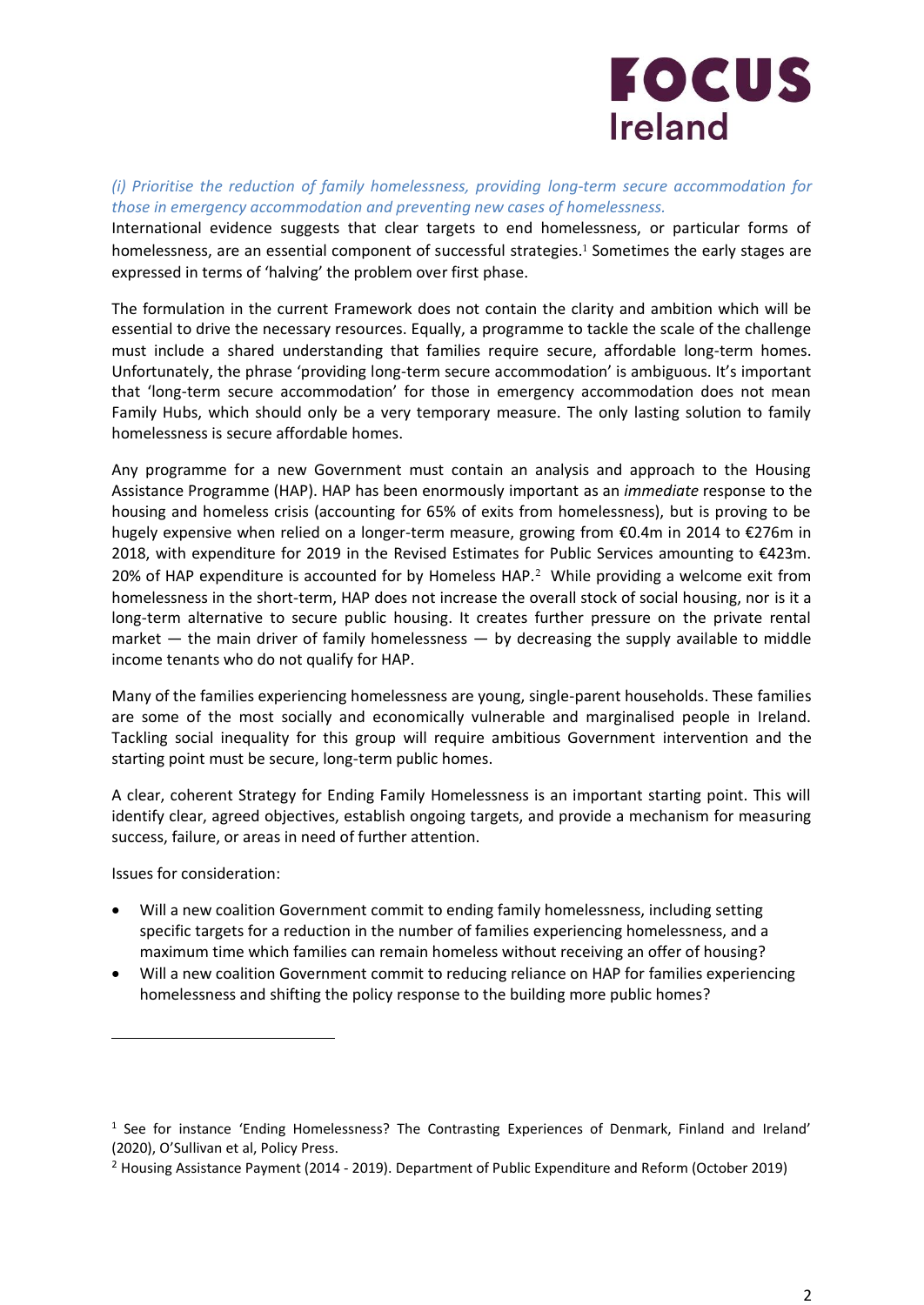

- How will a new coalition Government ensure that 'prioritising families' experiencing homelessness does not mean that other groups — including single people and young people are not left behind?
- Will a new coalition Government develop a specific strategy for ending family homelessness?

# *(ii). Reduce the cost of land to improve the affordability of housing, employing all measures up to and including referenda.*

Focus Ireland recognises the central role that excessive land prices have played in Ireland's recurring housing problems, and we welcome this ambition.

Focus Ireland is a long-term advocate of a referendum which would give greater prominence to the right to housing, vis-a-vis other rights, such as property rights. We welcome the openness to a referendum, but believe its value is too narrowly stated here. The last two Governments have consistently stated that advice from the Attorney General's office has found that the Constitutional protection to private property rights, means that certain policies are prohibited, even though Article 43 states that private property protection must be balanced with the common good. It is clear from the interpretation of successive Attorneys General that any new, bold policy to reduce the cost of land and improve affordability of housing will inevitably run into the same barriers that have been faced by previous Governments. Rather than a referendum on narrow terms which might empower the next Government in one limited area (such as the cost of land), a referendum on housing should definitively rebalance the constitutional protection of property and empower the Oireachtas to act by way of legislation in the common good. Much like our experience with recent referenda, the Constitution should be a document guiding action while protecting rights, rather than one which becomes used as a defensive bulwark in the interests of some. The next Government has an opportunity to definitively tackle the problems experienced with the balancing of Article 43 by way of a referendum to rebalance the provision.

The process of establishing a referendum will take time, as will the formulation of wording for a new provision. This process must be started sooner rather than later to avoid foreseeable delays in achieving ambitious goals for the housing market.

Issues for consideration:

• Anticipating constitutional barriers to a more ambitious role for the State in the housing market, will a new coalition Government commit to beginning a process for a referendum on a right to housing?

# *(iii) Empower and fund the Land Development Agency to build homes on public and private land, to deliver new homes for affordable and private purchase, social housing, and cost-rental accommodation.*

Under current plans for the Land Development Agency, "all public land disposals must deliver at least 40% of any housing potential on such lands in the form of social (10%) and affordable (30%) housing".<sup>3</sup> The only place in which the new Framework document mentions the building and delivering of new homes is in this section referring to the LDA, which suggests that it is proposed to

<sup>3</sup> [https://www.housing.gov.ie/housing/government-launches-eu125bn-land-development-agency-build-](https://www.housing.gov.ie/housing/government-launches-eu125bn-land-development-agency-build-150000-new-homes)[150000-new-homes](https://www.housing.gov.ie/housing/government-launches-eu125bn-land-development-agency-build-150000-new-homes)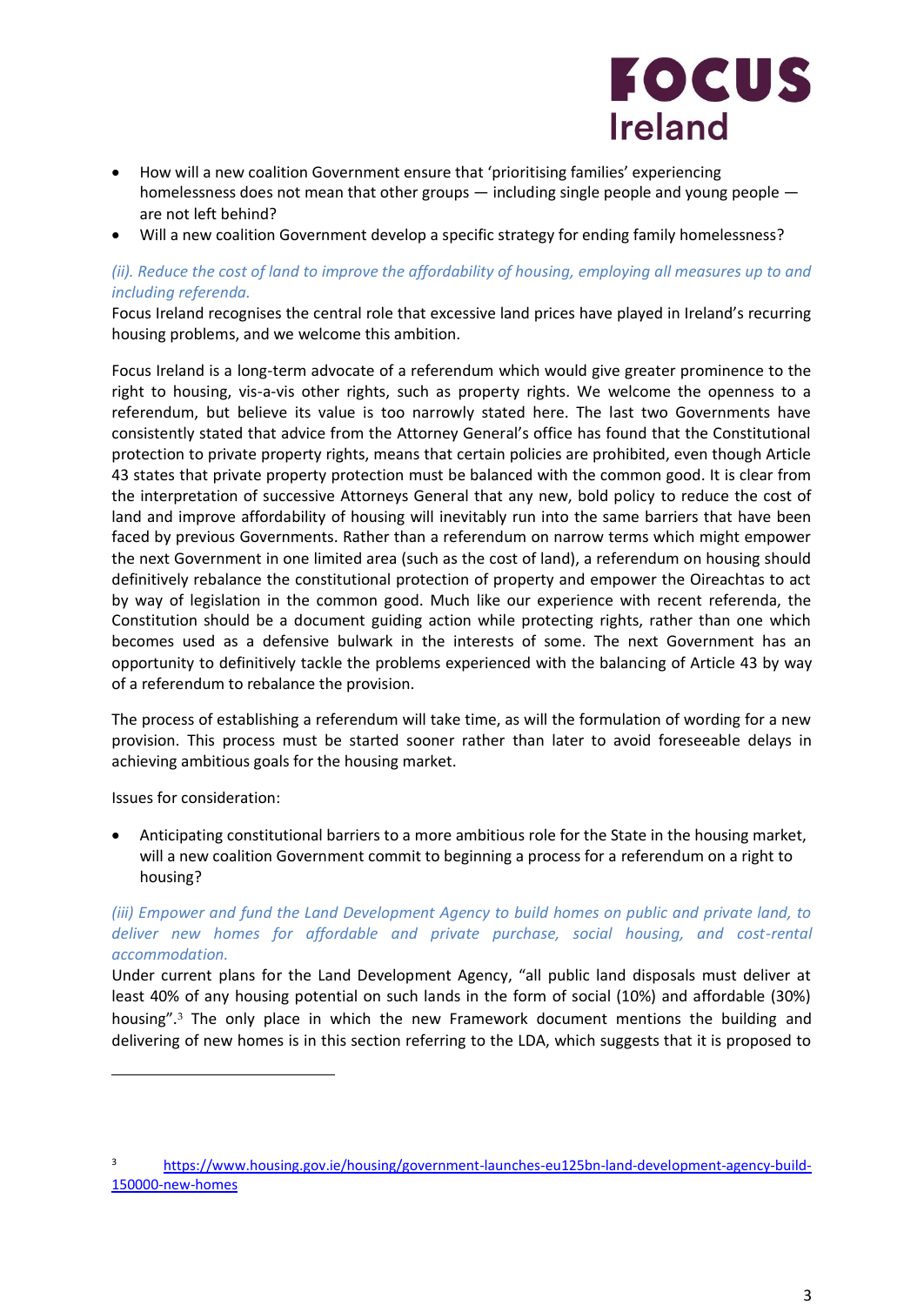

use the LDA as the primary mechanism for State delivery of new homes. The ESRI has found that 35,000 new homes will be required every year to meet current demands.<sup>4</sup> If the LDA will be driving this by 'placing the State at the heart of the housing market', this would set a target of 3,500 new social homes — much less than current targets in Rebuilding Ireland of 7,736 new builds in 2020, and 8,907 in 2021.

It is only under this heading that reference is made to building social housing in the document, despite this issue dominating debate during the election. Any new Government not only needs to set targets for the number of new social housing units it plans to construct, but needs credible proposals about how it will finance, plan and construct these unit, and ensure that they are part of viable, inclusive and thriving communities.

Given that borrowing by Approved Housing Bodies, Local Authorities and the LDA are all included in the Government debt calculation, any commitments to invest in housing must explain how these will be funded, taking into account our obligations under the Fiscal Treaty.

Issues for Consideration:

- How many new social homes will be built by a new coalition Government, what will be the annual delivery of these, and how will these be planned, financed and built?
- What is the scale of funding that will be required by the LDA to deliver on these goals, and how will this be financed? How will the incoming Government deal invest in housing within the constraints of the Fiscal Treaty while simultaneously maintaining welfare levels and not increasing taxes.
- What is the optimum ratio of social, cost rental and private market housing to be built on public land by the Land Development Agency?

## *(iv) Prioritise home ownership and affordable purchase schemes, which will enable more people to own their homes and increase the number of new social houses.*

While the sentiments of this section appear welcome, its precise meaning is hard to ascertain. The most likely reading is that the objective to 'prioritise home ownership' and 'increase in the number of new social houses' are separate objectives, but it is also open to the interpretation that prioritisation of home ownership will enable an increase in the number of new social houses (presumably by allowing more of the private rental market to be taken into social housing, by HAP or lease).

It is also not clear what it means to 'prioritise' home ownership in this context – it could mean that it is an important goal, but it could also mean that public policy would return to treating 'home ownership' as the preferred form of housing tenure, with consequent implications for tax policy and subsidies. This would be a reversal of the 'tenure neutral' policy adopted by Governments since 2011 and would have inevitable negative impacts on other forms of tenure - private rental and social housing.

<sup>4</sup> [https://www.esri.ie/system/files/media/file-uploads/2017-11/QEC2017WIN\\_SA\\_McQuinn.pdf](https://www.esri.ie/system/files/media/file-uploads/2017-11/QEC2017WIN_SA_McQuinn.pdf)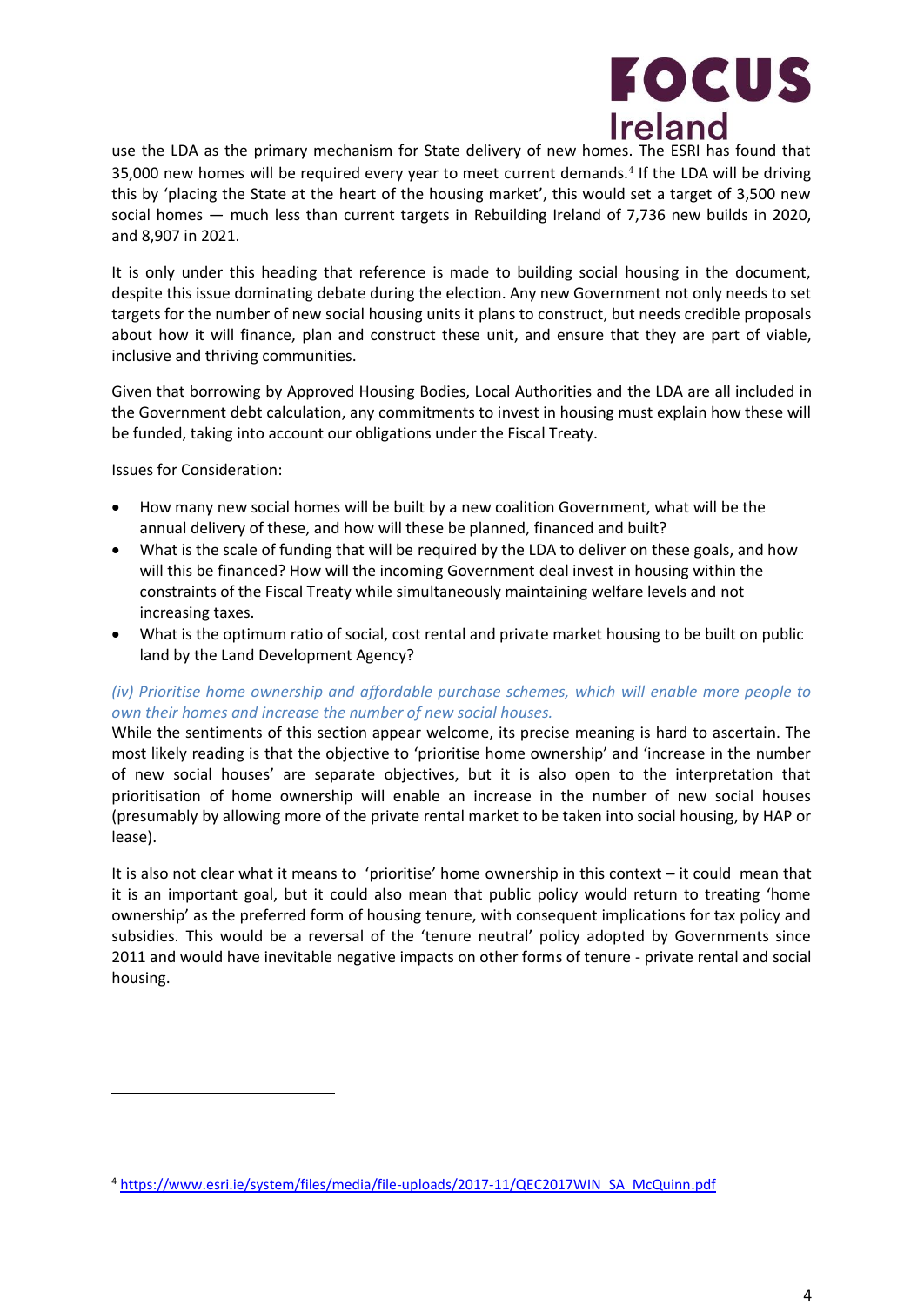

The unresolved problem of what is considered 'affordable purchase' has hindered housing policy for the last number of years and would need to be resolved in any programme for government that meaningfully deals with the issue. In General Election 2020, Fianna Fail's manifesto defined

affordable housing as costing no more than  $\epsilon$ 250k — "the average cost of building a two-bedroom social housing unit." Fine Gael's manifesto said that "affordable" homes would be aimed at individuals with an income of less than €50,000 and couples with a joint income of less than €75,000. This is out of the reach of people in need of social homes.

Experience shows that demand-side subsidies which make it easier for individuals and couples to purchase homes on the open market have a negative effect on those at the lower end of the market by inflating house prices. These measures must be balanced by the construction of new public homes for those who will not benefit from these subsidies and who will be locked out of this market.

Issues for Consideration:

- What would a new coalition government consider to be "affordable" housing?
- How will a new coalition government increase the number of new social homes?
- What mechanism (for example, the LDA) will a new coalition government adopt to drive the building of new social homes?

#### *(v) Develop the cost-rental model in all our cities and for student accommodation.*

The delivery of cost-rental housing on a significant scale is an important step in tackling affordability in the rental sector. The success of a cost-rental model will, however, turn on the cost of land development. A cost-rental model which pegs the price of rent to high-cost land will need to ensure that rents remain affordable.

#### Issues for Consideration

- Well-researched proposals have been made by Prof Michelle Norris to transform the delivery of social housing through adoption of a cost rental model, with linked rent subsidies linked to income.<sup>5</sup> Would a new coalition Government use a cost rental model to transform public housing?
- The question of whether 'cost rental' housing is also affordable in the early years after building depends on land prices and the structure of finance. What steps will an incoming Government have to make to ensure that cost rental housing is genuinely affordable in the short-term?

## *(vi) Create a new deal for renters, which is focused on providing more long- term security, stable and affordable rents, and greater choice.*

While the root-causes of the homeless crisis lie in the failure to build sufficient social houses, its impact has primarily been experienced in the private rental sector. Rising house prices coupled with tight mortgage rules, inward migration, and a lack of social housing alternatives, have placed enormous pressure on the private rental sector. Limited supply combined with high demand has

<sup>5</sup> Prof Michelle Norris and Dr Aideen Hayden (2018) 'The Future of Council Housing: An analysis of the Financial sustainability of local authority provided social housing' Community Foundation of Ireland.